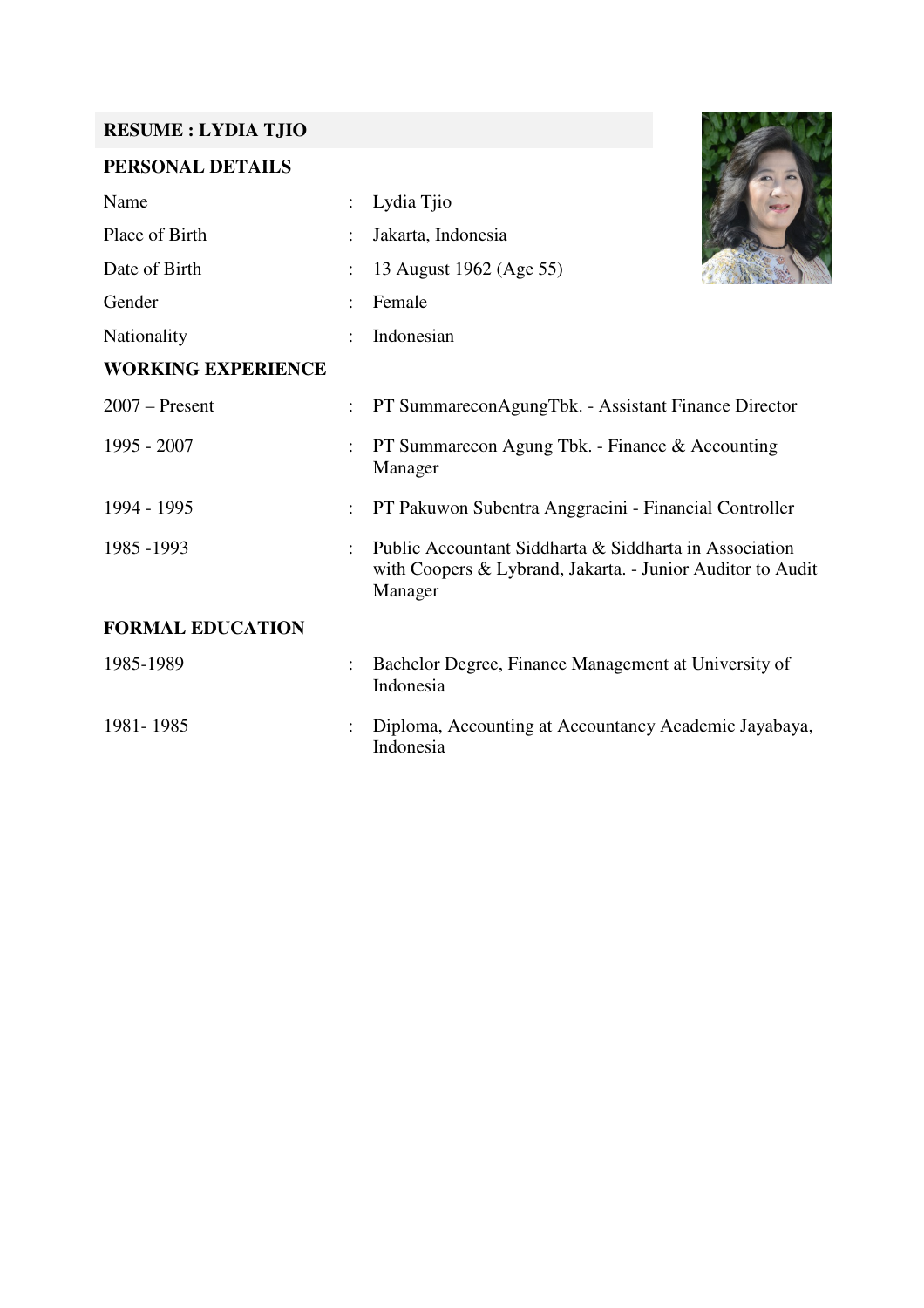#### **RESUME : NANIK WIDJAJA**

## **PERSONAL DETAILS**

| <b>RESUME: NANIK WIDJAJA</b> |                                                             |
|------------------------------|-------------------------------------------------------------|
| PERSONAL DETAILS             |                                                             |
| Name                         | Nanik Widjaja                                               |
| Place of Birth               | Probolinggo, Indonesia                                      |
| Date of Birth                | 20 November 1965 (Age 52)                                   |
| Gender                       | Female                                                      |
| Nationality                  | Indonesian                                                  |
| <b>WORKING EXPERIENCE</b>    |                                                             |
| $2007 -$ Present             | PT Summarecon Agung Tbk. - Assistant Director<br>Accounting |
| $2002 - 2007$                | PT Summarecon Agung Tbk. - Accounting Manager               |
| $1998 - 2002$                | PT Summarecon Agung Tbk. - Assistant Finance Manager        |
| $1996 - 1998$                | PT Summarecon Agung Tbk. - Finance Supervisor               |
| $1994 - 1996$                | PT Panca Muara Jaya - Accounting Staff                      |
| $1992 - 1994$                | PT Forumindo Ciptarasa - Finance Staff                      |
| $1988 - 1992$                | Alung Tax Consultant - Staff                                |
| $1986 - 1988$                | Surya Tax Consultant - Staff                                |
| <b>FORMAL EDUCATION</b>      |                                                             |
| $1984 - 1989$                | Sekolah Tinggi Ilmu Ekonomi Indonesia                       |